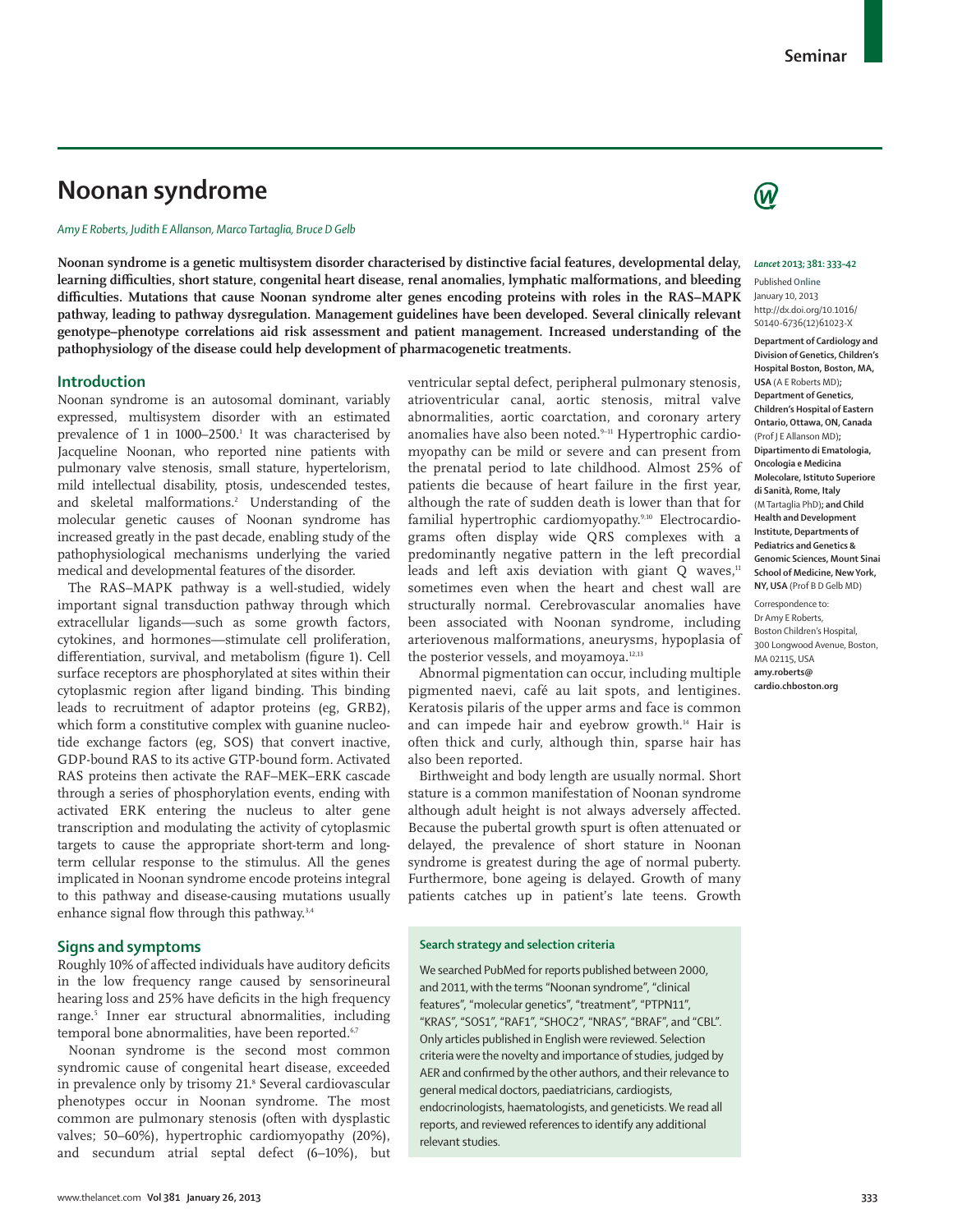

*Figure 1:* **The RAS–MAPK signaling pathway**

Growth signals are relayed from activated growth factor receptors to the nucleus. Mutations in *PTPN11*, *KRAS*, *SOS1*, *NRAS*, and *RAF1* are associated with Noonan syndrome and mutations in *SHOC2* and *CBL* are associated with a Noonan syndrome-like phenotype*.*

> hormone deficiency, neurosecretory dysfunction, and growth hormone resistance can occur in Noonan syndrome.15–17 Patients with *PTPN11*-associated Noonan syndrome often have normal or slightly increased concentrations of growth hormone and low concentrations of IGF1.<sup>17</sup> A *Ptpn11* Noonan syndrome mouse model had increased ERK activation in response to growth hormone; a potential cause of short stature and a promising treatment target. Growth improves significantly when ERK1/2 is inhibited in these mice.<sup>18</sup>

> In 2007, the US Food and Drug Administration approved treatment of short stature caused by Noonan syndrome with recombinant human growth hormone in doses of up to 0·066 mg/kg per day. However, growth hormone treatment for Noonan syndrome is still controversial. Data are difficult to compare because of differing protocols and outcome criteria.<sup>19-21</sup> In a report of final adult height of 73 patients with a clinical diagnosis of Noonan syndrome, 21 had an adult height in the normal range.<sup>22</sup> Analysis of data from 370 children with Noonan syndrome in the National Cooperative Growth Study<sup>23</sup>—a post-marketing obser vational study started in 1985—showed a mean incremental height gain in near adult height for men of 10·9 cm higher than that projected in patients treated with recombinant human growth hormone and 9·2 cm in women.23 Because children treated with recombinant human growth hormone might also have or be at risk for hypertrophic cardiomyopathy or haematological malignancy, patients should be monitored for adverse

complications. Increased biventricular hypertrophy has been reported in two patients and hypertrophic cardiomyopathy in another in the National Cooperative Growth Study cohort.

Mean age at onset of puberty is delayed in patients with Noonan syndrome compared with the general population; 35% of boys enter puberty after age 13·5 years and 44% of girls enter puberty after age 13 years.<sup>23</sup> Case reports suggest that adults might be at risk of osteopenia associated with male hypo-oestrogenism and the resultant increased bone resorption.<sup>24</sup>

Most infants with Noonan syndrome have feeding difficulties that can lead to failure to thrive. Poor suck, prolonged feeding time, or recurrent vomiting have been reported and about 25% of infants need to be fed by tube for 2 weeks or longer.<sup>10,14</sup> Gastroesophageal reflux is also common. These issues resolve in most affected children by age 15 months. Case reports exist of intestinal malrotation, immature gut motility, and delayed gastrointestinal motor development.

Up to 80% of boys diagnosed with Noonan syndrome have unilateral or bilateral cryptorchidism. Male gonadal dysfunction has been reported and is suggested to be caused by primary Sertoli cell dysfunction rather than cryptorchidism.25 Fertility is not impaired in women with Noonan syndrome. 10% of patients with Noonan syndrome have renal abnormalities but most do not need treatment.<sup>14</sup>

Although infants with Noonan syndrome are predisposed to several haematological abnormalities, including transient monocytosis, thrombocytopenia, and myeloproliferative disorder,<sup>26</sup> the most common haematologic disorders are abnormalities of bleeding caused by coagulation defects. In a study of 72 individuals with Noonan syndrome, 65% had abnormal bruising or bleeding, 40% had prolonged activated partial thromboplastin time, and 50% had abnormalities of the intrinsic pathway.<sup>27</sup> Factor deficiencies and platelet defects affect about a third of patients.<sup>27,28</sup> Patients should consult a haematologist before having invasive procedures to ensure that complications from bleeding are minimised.<sup>29</sup>

Lymphatic abnormalities, most commonly peripheral lymphoedema, are present in less than 20% of individuals but can cause substantial morbidity. Peripheral lymphoedema can occur in infants and resolves in the first few years of life or it can develop in adolescence or adulthood.<sup>30</sup> Less commonly reported are hydrops fetalis; pulmonary, testicular, or intestinal lymphangiectasia; chylous effusions of the pleural space and peritoneum; hypoplastic leg lymphatic vessels; anomalous thoracic cage lymphatic vessels; aplasia or absence of the thoracic duct; hypoplastic inguinal and iliac lymphatic vessels; and lymphoedema of the scrotum or vulva.<sup>31,32</sup>

Multiple giant cell lesions are associated with Noonan syndrome, caused by mutations in *PTPN11* or *SOS1*. 33,34 Pigmented villonodular synovitis—a proliferative synovial lesion involving joints, tendons, and bursae—has been reported in patients with Noonan syndrome and,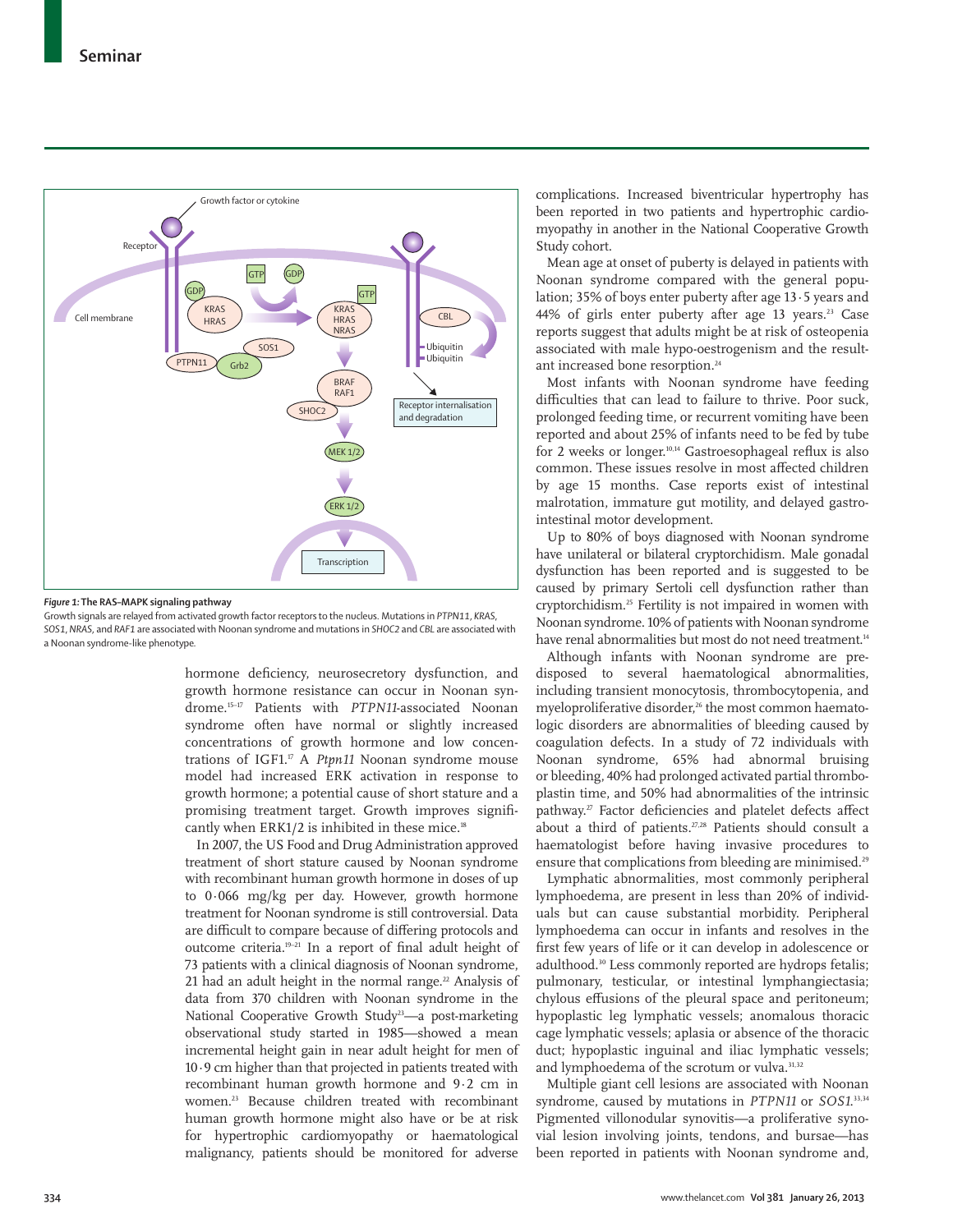unlike in isolated cases, is often polyarticular.<sup>33,35</sup> An estimated 30% of children have a spinal deformity with surgical correction recommended in two thirds of cases.<sup>36</sup> Chest deformity (superior pectus carinatum and inferior pectus excavatum), widely spaced nipples, cubitus valgus, and genu valgum have also been reported.14,37

In most affected individuals, intelligence is within the normal range, with intelligence quotient generally varying between 70 and 120. $38,39$  In one study, $40$  six of ten individuals had a significant difference between verbal and nonverbal IQ but without a consistent pattern. In these patients, social cognition was moderately impaired, with particular deficits in recognition of emotions, leading to alexithymia (an inability to express emotions verbally). In small group analyses, mood disturbances, social difficulties, communication difficulties, issues with executive function, attention deficit/hyperactivity disorder, and difficulties with social interaction have been reported.<sup>27,35-41</sup> Studies of cognitive ability in individuals with clinically diagnosed Noonan syndrome suggest that the prevalence of intellectual impairment (intelligence quotient  $\langle 70 \rangle$  is about 20%.<sup>38,42,43</sup> Other studies have noted difficulties with social competence, especially emotional perception of self and others.<sup>37,39,40,42</sup>

A study of the language phenotype of children and adults with Noonan syndrome showed that language impairments are more common in people with the disease than in the general population and, when present, are associated with a high risk of reading and spelling difficulties.<sup>44</sup> Results of a survey<sup>45</sup> show that many patients with Noonan syndrome have impaired or below average performance in a delayed verbal free recall memory task, and that delayed visual recognition memory is recurrently compromised.

Several haematological cancers have been reported in patients with Noonan syndrome, particularly during childhood, at a proportion slightly above that in the general population, including juvenile myelomonocytic leukaemia, acute myelogenous leukaemia, and B-cell acute lymphoblastic leukaemia.26,46 Myeloproliferative disorder in patients with Noonan syndrome and juvenile myelomonocytic leukaemia is usually benign compared with patients with juvenile myelomonocytic leukaemia only.47–50

Cases of embryonal rhabdomyosarcoma (of the duodenum, bladder, urachus, orbit, vagina, and abdomen) have been reported, three in association with an *SOS1* germline mutation.51–55 Granular cell tumour in an affected mother and child, pilocytic astrocytoma, and Sertoli tumour in a cryptorchid testis have also been reported.56 Three cases of neuroblastoma have been reported in.57,58 *SOS1* germline mutation has also been reported in patients with Noonan syndrome with Sertoli cell testis tumour and granular cell tumours of the skin.<sup>51</sup> Three cases of glial tumours in Noonan syndrome have been recorded, two in association with a germline *PTPN11* mutation.59,60

A large study of a cohort of 297 Dutch patients with Noonan syndrome and a pathogenic *PTPN11* mutation (mean age 18 years) calculated a 3·5 times increased risk of developing a cancer compared with the general population.<sup>61</sup> Cases of a malignant mastocytosis and malignant epithelioid angiosarcoma have also been reported.

Up to 95% of affected individuals will have at least one characteristic eye finding including strabismus, refractive errors, amblyopia, or nystagmus. Two thirds of patients develop anterior chamber abnormalities including cataracts. Fundal changes, including optic head drusen, optic disk hypoplasia, colobomas, and myelinated nerves, occur in 20% of patients.14,62

# **Natural history**

Long-term follow-up data are scarce. Shaw and colleagues<sup>10</sup> studied 112 British individuals with a clinical or molecular genetic diagnosis of Noonan syndrome (mean age at assessment 25·3 years, mean follow-up 12 years) in the largest study of its kind. The mean final adult height was  $1·70$  m for men and  $1·53$  m for women. Feeding difficulties in infancy were an early marker of delayed language development and long-term educational achievement. Most patients gained a diploma: 43% gained a General Certificate of Secondary Education, 8% an A Level, and 16% had a higher educational qualification. Roughly a third of adults had attended a school for children with learning difficulties and another 20% attended a mainstream school but needed extra help. Of those adults who were no longer in school, 60% had a full-time job.

About a third of patients with pulmonary stenosis needed surgery or a repeat procedure. Those with hypertrophic cardiomyopathy had much the same yearly mortality rate as non-syndromic patients but with no sudden death and arrhythmia. Adults with pulmonary stenosis had disorders including severe pulmonary insufficiency, exercise intolerance, and right ventricular dysfunction.63 Adults need long-term cardiac follow-up because a third have ongoing cardiac disorders requiring drugs for heart failure or arrhythmias, a defibrillator, or a pacemaker.62 Positive prognostic features included absence of symptoms, normal resting cardiac output, peak right ventricular pressure of less than 100 mm Hg, and normal pulmonary artery pressure.10,38 Other cardiac complications reported in adults with Noonan syndrome include mild aortic insufficiency, substantial right ventricular outflow tract obstruction caused by subpulmonary or pulmonary valve stenosis, aortic root dilation, aortic dissection, giant aneurysm of the sinuses of Valsalva, dilated cardiomyopathy evolving from hypertrophic cardiomyopathy, restrictive cardiomyopathy, constrictive pericarditis, and idiopathic pulmonary hypertension.<sup>63</sup>

The mortality rate in the study by Shaw and colleagues was 9%, with age of death from a few months to 61 years. Four deaths were attributed to cardiac complications (severe hypertrophic cardiomyopathy in three, ischaemic heart disease in one).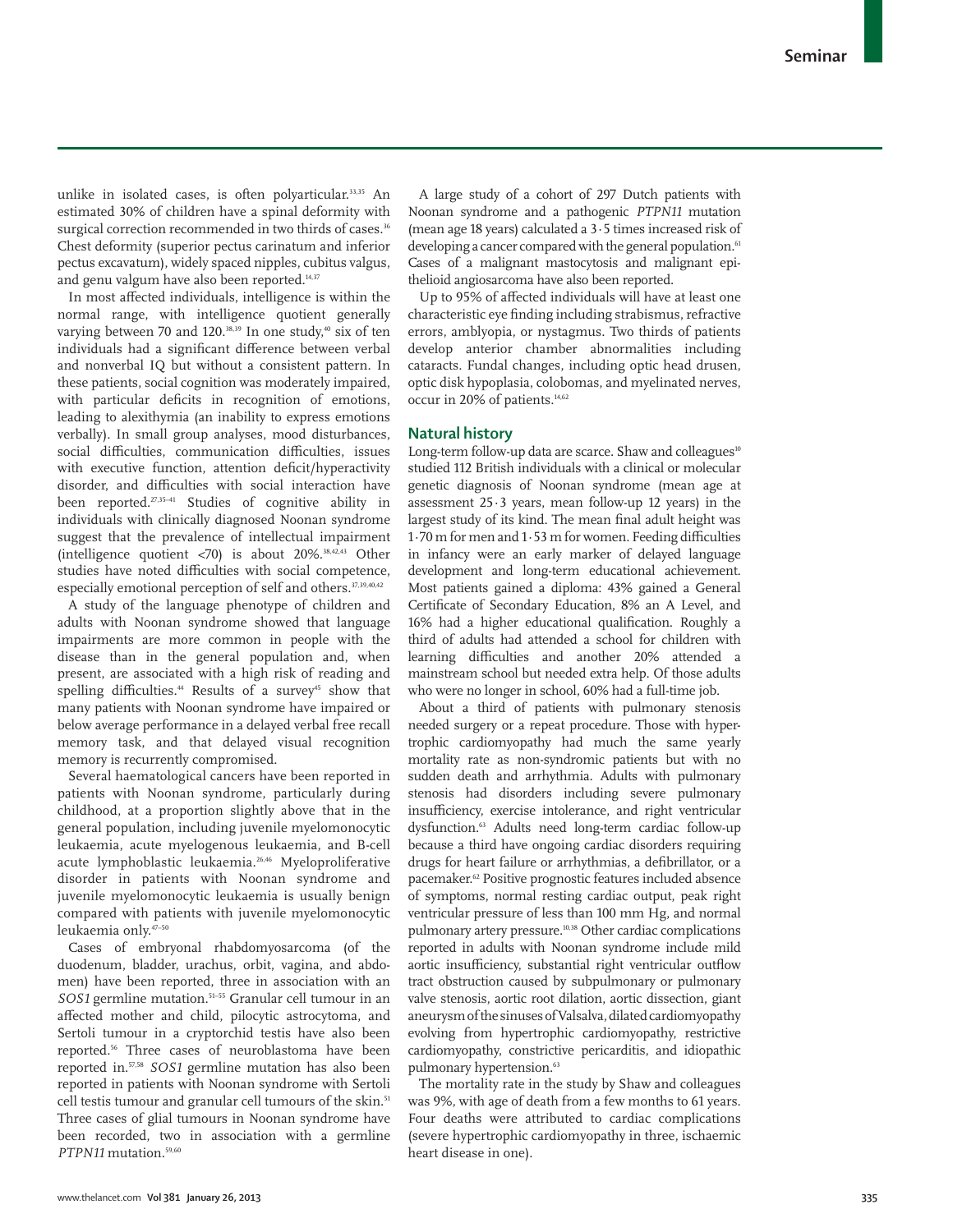# **Diagnosis**

Many of the recognisable features of Noonan syndrome could be the consequence of lymphatic obstruction or dysfunction during development, including webbing of the neck and prominence of the trapezius, cryptorchidism, widely spaced nipples, low-set and posteriorly rotated ears, hypertelorism, and ptosis.<sup>38</sup> Other

key features of Noonan syndrome include congenital heart defects, superior pectus carinatum with inferior pectus excavatum, developmental delay, short stature, and lymphatic dysplasias. The facial features associated with Noonan syndrome change with age (table 1, figure 2).<sup>14,64</sup>

Prenatal features are nonspecific but include polyhydramnios, hydronephrosis, pleural effusion, oedema,

|                                        | Forehead, face, hair                                                                  | <b>Eyes</b>                                                            | Ears                                              | <b>Nose</b>                                         | Mouth                                                                            | <b>Neck</b>              |
|----------------------------------------|---------------------------------------------------------------------------------------|------------------------------------------------------------------------|---------------------------------------------------|-----------------------------------------------------|----------------------------------------------------------------------------------|--------------------------|
| Newborn baby*                          | Tall forehead, low<br>posterior hairline                                              | Hypertelorism,<br>downslanting palpebral<br>fissures, epicanthal folds |                                                   | Short and broad.<br>depressed root,<br>upturned tip | Deeply grooved<br>philtrum, high wide<br>peaks of the vermilion,<br>micrognathia | Excessive nuchal<br>skin |
| Infancy<br>$(2-12$ months)             | Large head, tall and<br>prominent forehead                                            | Hypertelorism, ptosis, or<br>thick-hooded eyelids                      | $\ddots$                                          | Short, wide,<br>depressed nasal<br>root             | $\ldots$                                                                         |                          |
| Childhood<br>$(1-12 \text{ years})$    | Features might appear<br>coarse, elongated face                                       | $\ldots$                                                               |                                                   |                                                     | $\ldots$                                                                         |                          |
| Adolescence<br>$(12-18 \text{ years})$ | Myopathic facies                                                                      |                                                                        | $\ddots$                                          | Bridge is high<br>and thin                          | $\ldots$                                                                         | Webbing<br>obvious       |
| Adulthood<br>$( > 18$ years)           | Distinguishing facial<br>features are subtle, skin<br>appears thin and<br>transparent | $\ddotsc$                                                              | $\ddotsc$                                         | Prominent<br>nasolabial fold                        | $\ddotsc$                                                                        |                          |
| All ages                               | $\ddotsc$                                                                             | Blue green irises, arched<br>and diamond-shaped<br>eyebrows            | Low-set.<br>posteriorly rotated,<br>thick helices |                                                     | $\ddotsc$                                                                        |                          |
| *Features can be subtle or absent.     |                                                                                       |                                                                        |                                                   |                                                     |                                                                                  |                          |

*Table 1:* **Characteristic facial features of Noonan syndrome by age**



*Figure 2***: Five generations of a family with Noonan syndrome caused by an** *SOS1* **mutation**  Distinguishing facial features become milder with age.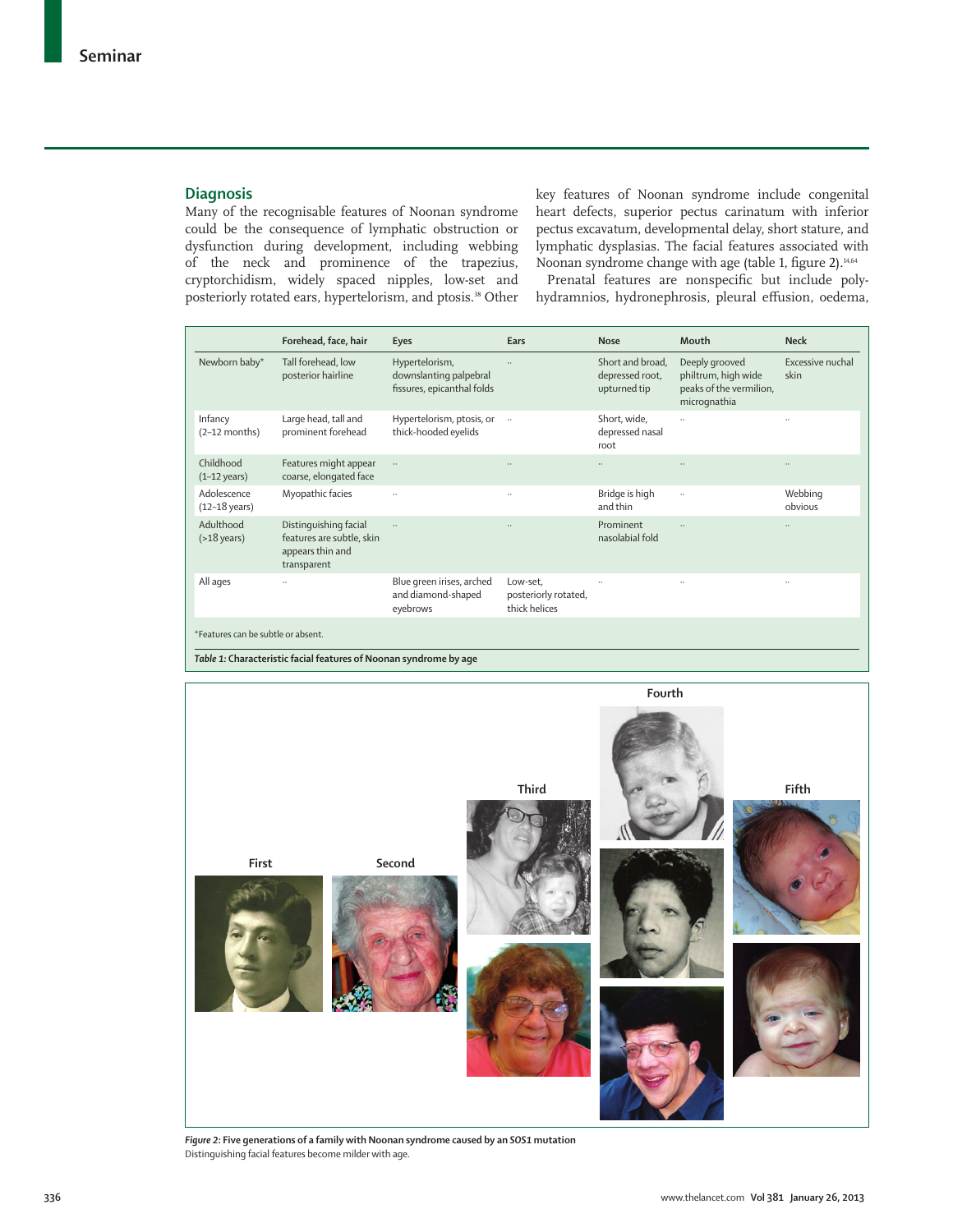cardiac defects, distended jugular lymphatic sacs, cystic hygroma, and increased nuchal translucency.<sup>65,66</sup> For fetuses with normal chromosomes, Noonan syndrome will be diagnosed in roughly  $1-3\%$  of cases with first trimester nuchal oedema and in up to 10% of second trimester fetuses with a cystic hygroma.<sup>65,67-70</sup>

Eight genes in the RAS–MAPK signalling pathway cause Noonan syndrome or closely related conditions (*PTPN11*, *SOS1*, *KRAS*, *NRAS*, *RAF1*, *BRAF*, *SHOC2*, and *CBL*). Noonan syndrome has been linked to the chromosomal band 12q24.1 and *PTPN11*—which encodes the protein SHP2—is within this region. Because SHP2 has essential roles in signal transduction pathways that control several developmental processes, including cardiac semilunar valvulogenesis, *PTPN11* was deemed an excellent candidate gene. Studies suggest that 50% of cases of Noonan syndrome are caused by missense, gainof-function mutations in *PTPN11*. 71–73 These missense mutations cluster in and around the interacting portions of the N terminus of SH2 and the phosphotyrosine phosphatase domains of SHP2, which are involved in switching the protein between its inactive and active conformations. Mutations typically perturb equilibrium, causing constitutive or prolonged activation of the protein.72,73 Somatically acquired *PTPN11* mutations occur in haematological cancers.74 However, some aminoacid substitutions are specifically or preferentially associated with Noonan syndrome or cancer, and most germline mutations that cause Noonan syndrome are less able to cause SHP2 gain of function than are somatic mutations associated with leukaemia.<sup>50</sup>

Noonan syndrome in patients with *PTPN11* mutations is more likely than Noonan syndrome without *PTPN11* mutations to be familial, to be associated with pulmonary stenosis or atrial septal defect (ostium secundum type), bleeding diathesis, and juvenile myelomonocytic leukaemia, and is negatively associated with hypertrophic cardiomyopathy and coarctation of the aorta (table 2).<sup>73,75-77</sup> The most common features include cardiac defects (74%), low set ears (80%), low posterior hairline (68%), down-slanting palpebral fissures (68%), cryptorchidism (94% of boys), and short stature (93%).75,76,78

RAS proteins act as molecular switches, cycling between inactive GDP-bound and active, GTP-bound states.<sup>79</sup> In its active form, RAS can interact with more than 20 effectors, which activates the MEK–ERK cascade and promotes several cellular processes. Germline mutations in *KRAS* and *NRAS* have been detected in patients with Noonan syndrome, each accounting for less than 2% of cases.<sup>80-82</sup> Detailed biochemical and structural analyses have shown that germline *KRAS* mutations generally confer milder gain-of-function effects than do somatically acquired cancer-associated mutations.<sup>83</sup>

19 cases of Noonan syndrome have been caused by a *KRAS* mutation.80,82,84–86 Early studies suggested patients with *KRAS* mutations are more severely medically and cognitively affected than most patients with Noonan syndrome (table 2).<sup>80</sup> In 2009, Kratz and colleagues<sup>87</sup> reported the unusual feature of craniosynostosis and a missense *KRAS* mutation in two unrelated patients with Noonan syndrome.87 85% of patients with Noonan syndrome who have KRAS mutations have cardiac involvement,<sup>84</sup> and all have mild-to-moderate intellectual disability.<sup>86</sup>

In an analysis of 917 individuals with Noonan syndrome or a related disorder, four unrelated individuals (three de novo and one familial segregating with the mutation) had one of two mutations in *NRAS* (Cys149Thr or Gly179Ala).<sup>81</sup> Too few cases have been reported to establish genotype–phenotype correlations.

The protein product of *SOS1* is a guanine nucleotide exchange factor that activates RAS proteins by displacing GDP, enabling GTP to bind through mass action.88,89 SOS1 is a complex protein with several domains that participate in autoinhibition. Missense mutations in *SOS1* account for roughly 10% of cases of Noonan syndrome.<sup>90,91</sup> The altered aminoacid residues might relieve autoinhibition, leading to constitutive activation.<sup>92-94</sup>

*SOS1*-associated Noonan syndrome is characterised by a higher prevalence of ectodermal abnormalities but less

|                                                                                                       | Cardiovascular                                                                                                         | Growth                                                 | Developmental                                                                 | Skin and hair                                 | Other                                                                  |  |
|-------------------------------------------------------------------------------------------------------|------------------------------------------------------------------------------------------------------------------------|--------------------------------------------------------|-------------------------------------------------------------------------------|-----------------------------------------------|------------------------------------------------------------------------|--|
| PTPN11 (roughly<br>50%)                                                                               | More pulmonary stenosis;<br>less hypertrophic<br>cardiomyopathy, and atrial<br>septal defect (ostium<br>secundum type) | More short<br>stature; lower<br>IGF1<br>concentrations | Patients with N308D and<br>N308S have little or no<br>intellectual disability |                                               | More bleeding<br>diathesis and juvenile<br>myelomonocytic<br>leukaemia |  |
| SOS1 (roughly 10%)                                                                                    | Less atrial septal defect                                                                                              | Less short stature                                     | Less intellectual<br>disability, language<br>delays                           | Similar to cardiofaciocutaneous<br>syndrome   | $\cdot$                                                                |  |
| RAF1 (roughly 10%)                                                                                    | More hypertrophic<br>cardiomyopathy                                                                                    |                                                        | $\ddotsc$                                                                     | More naevi, lentigines, café au<br>lait spots | $\ddotsc$                                                              |  |
| $KRAS$ (<2%)                                                                                          |                                                                                                                        | $\ddotsc$                                              | More severe cognitive<br>delay                                                | Similar to cardiofaciocutaneous<br>syndrome   | $\ddotsc$                                                              |  |
| $NRAS$ (<1%)                                                                                          | $\ddotsc$                                                                                                              | $\cdot$ .                                              |                                                                               |                                               |                                                                        |  |
| Percentages in parentheses are the proportion of patients with Noonan syndrome who have the mutation. |                                                                                                                        |                                                        |                                                                               |                                               |                                                                        |  |
| Table 2: Correlations between genotype and phenotype in Noonan syndrome                               |                                                                                                                        |                                                        |                                                                               |                                               |                                                                        |  |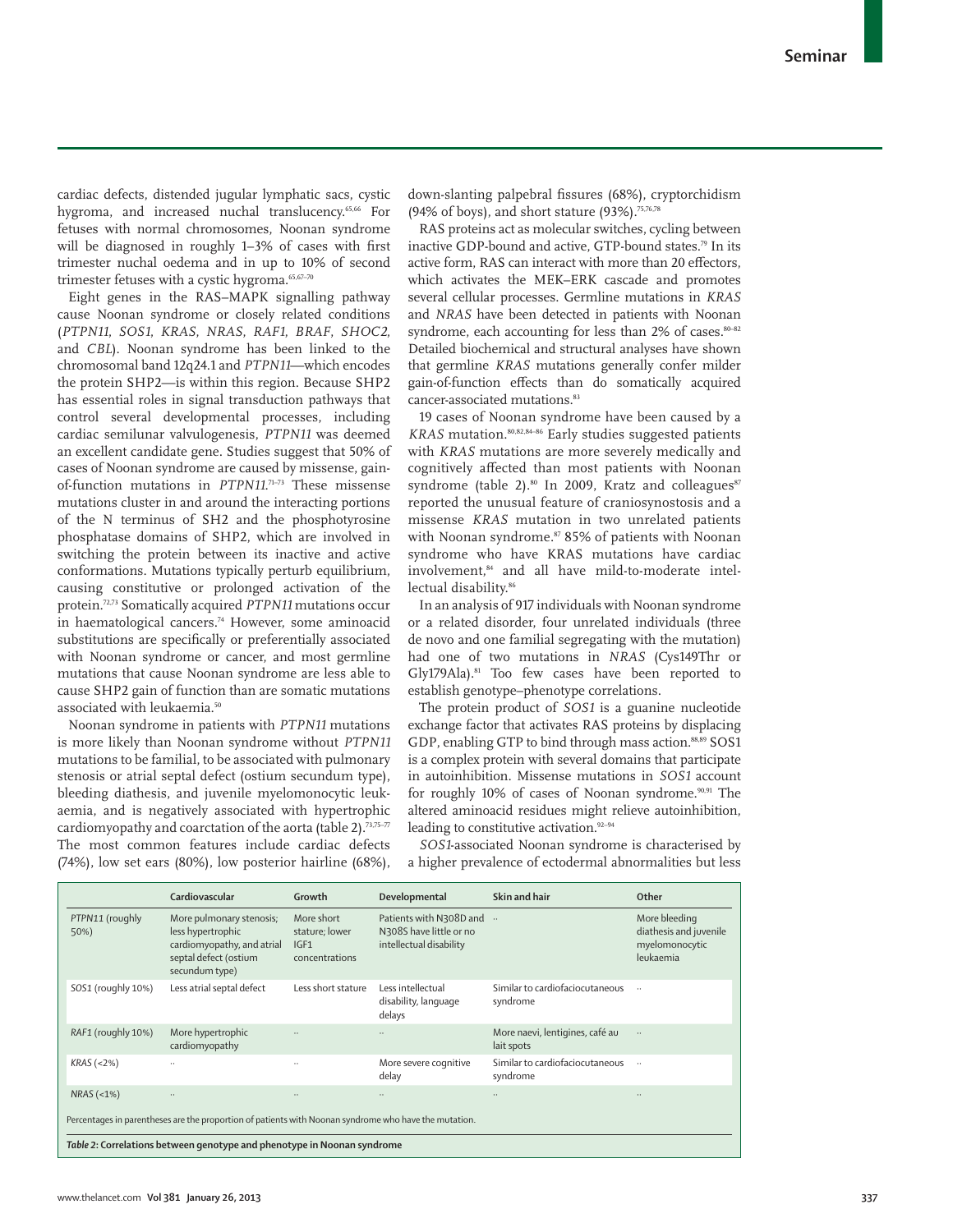intellectual disability, short stature, and atrial septal defect than does *PTPN11*-associated Noonan syndrome (table 2).92,93,95 In a cognitive assessment of 65 people with Noonan syndrome (aged 4–18 years), those with *SOS1* mutations (n=6) scored within the average range or higher and did not differ from people without Noonan syndrome. The *SOS1* group scored significantly higher than the *PTPN11* group on both verbal and nonverbal cognitive scales.

The RAF–MEK–ERK cascade is the best characterised RAS effector pathway. Three RAF serine-threonine kinases (ARAF, BRAF, and RAF1) activate the MEK–ERK cascade.96–98 Mutations in *RAF1* cause Noonan syndrome in 5–15% of people.99,100 Because phosphorylation of Ser259 contributes to RAF1's autoinhibition, mutations that prevent phosphorylation at that site cause gain of function of the kinase. Mutations affecting RAF1's activation loop reduce activity of the kinase.<sup>90,99</sup>

Hypertrophic cardiomyopathy is over-represented in *RAF1*-associated Noonan (75% *vs* 20% overall) and seems to be allele specific. It is associated with mutations in the Ser259 and Ser621 hotspots.<sup>91,99</sup> Multiple naevi, lentigines, or café au lait spots are reported in a third of patients with *RAF1*-associated Noonan syndrome (table 2).

Although most commonly associated with the phenotypically related cardiofaciocutaneous syndrome, mutations in *BRAF* have also been reported in individuals meeting clinical diagnostic criteria for Noonan syndrome, though rarely.100–102 *BRAF* mutation-associated Noonan syndrome is characterised by neonatal growth failure, feeding difficulties, short stature, dolichocephaly, distinctive facial features, multiple naevi and darkcoloured lentigines, mild-to-moderate cognitive deficits, skeletal anomalies, reduced muscle tone, and absence of cardiofaciocutaneous syndrome-related skin anomalies, polyhydramnios, and hypertrophic cardiomyopathy.<sup>102</sup>

Genetic testing is widely available and chip-based sequencing, which enables the simultaneous assessment of all genes related to diseases caused by changes in RAS, has reduced the cost compared with individual sequencing of each gene. Genetic testing can be useful in several scenarios. Because the presentation of cardiofaciocutaneous and Costello syndromes overlaps substantially in the first year of life, genotyping can aid diagnosis. If a patient has a mild or atypical presentation, genotyping could establish the diagnosis. For an adult with suspected Noonan syndrome, establishing the molecular genetic cause will enable preimplantation, prenatal, or postnatal testing if desired. The specific genotype of a child with Noonan syndrome is useful to know in order to provide specific guidance—eg, to address the increased prevalence of hypertrophic cardiomyopathy in *RAF1*-associated Noonan syndrome or short stature and growth hormone abnormalities in *PTPN11*-associated Noonan syndrome. Rarely, a variant of unknown importance might be detected by gene sequencing. Testing family members to see if the variant

segregates only with those affected can help to establish pathogenicity.

## **Management and differential diagnosis**

Management guidelines for Noonan syndrome have been developed (table 3).<sup>38,103,104</sup> Although the facial features and many of the medical and developmental complications associated with Noonan syndrome-like disorders are the same for Noonan syndrome, mutations in two genes*—SHOC2* and *CBL*—are associated with additional features not seen in Noonan syndrome.

SHOC2 is a widely expressed protein and positive modulator of the RAS–MAPK signalling cascade. The recurrent missense *SHOC2* mutation, 4A→G (Ser2Gly), occurs in a subgroup of patients with features of Noonan syndrome but also growth hormone deficiency, distinctive hyperactive behaviour, loose anagen hair, darkly pigmented skin with eczema or ichthyosis, hypernasal voice, and more mitral valve dysplasia and cardiac septal defects than is associated with classic Noonan syndrome.105 The Ser2Gly substitution introduces an N-myristoylation site and results in aberrant targeting of SHOC2 to the plasma membrane and impaired translocation to the nucleus after stimulation by growth factor.

 CBL is a ubiquitously expressed E3 ubiquitin ligase that negatively regulates intracellular signalling downstream of receptor tyrosine kinases.106,107 Missense *CBL* mutations that change evolutionarily conserved residues cause impaired growth, developmental delay, and cryptorchidism resembling Noonan syndrome.107–109 In addition to distinctive facial features, those affected also have an enlarged left atrium, transient chaotic ventricular dysrhythmia, delayed brain myelination, cerebellar vermis hypoplasia, bicuspid aortic valve with stenosis, average adult height, mitral valve insufficiency, and predisposition to juvenile myelomonocytic leukaemia.<sup>107-109</sup>

LEOPARD syndrome is an autosomal dominant disorder resembling Noonan syndrome but with additional unique phenotypic features. The acronym stands for lentigines, electrocardiogram abnormalities, ocular hypertelorism, pulmonary stenosis, abnormal genitalia, retardation of growth, and deafness. Many affected individuals have hypertrophic cardiomyopathy. Because lentigines are associated with age, an individual with LEOPARD syndrome might be thought to have Noonan syndrome in early life. LEOPARD syndrome is mainly caused by *PTPN11* missense mutations and, less often, by *RAF1* mutations.<sup>99,110,111</sup>

The syndromes with the most overlap with Nonnan syndrome include cardiofaciocutaneous syndrome, Costello syndrome, Turner syndrome, and Aarskog syndrome. Features of cardiofaciocutaneous syndrome (Online Mendelian Inheritance in Man reference 115150) include multiple congenital anomalies and intellectual disability, failure to thrive and short stature, congenital heart defects, and a characteristic facial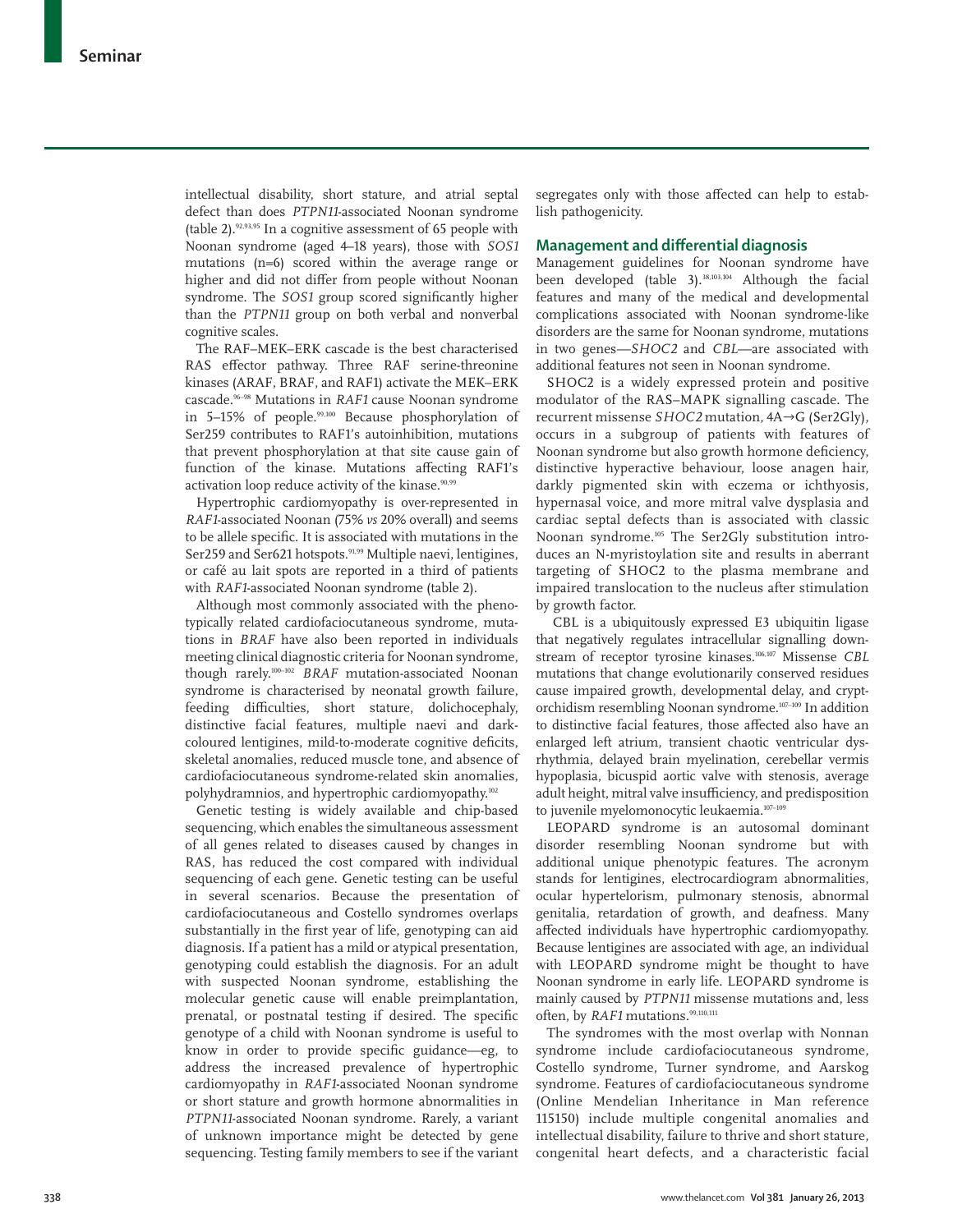|                                          | At diagnosis                                                                                                                                                            | After diagnosis                                                                                                                                                                                                                                                                                                                                                                                                                              | If symptomatic                                                                                                                                                                                                                                                                                |  |  |
|------------------------------------------|-------------------------------------------------------------------------------------------------------------------------------------------------------------------------|----------------------------------------------------------------------------------------------------------------------------------------------------------------------------------------------------------------------------------------------------------------------------------------------------------------------------------------------------------------------------------------------------------------------------------------------|-----------------------------------------------------------------------------------------------------------------------------------------------------------------------------------------------------------------------------------------------------------------------------------------------|--|--|
| General                                  | Complete physical and neurological<br>examination; medical genetics consultation<br>to confirm diagnosis, consider molecular<br>genetic testing and genetic counselling | Yearly complete physical and neurological examination;<br>return to geneticist if genotype negative or for<br>multisystem assessment; genetic counselling at<br>adolescence or when a young adult                                                                                                                                                                                                                                            | Orchiopexy by age 1 year for cryptorchidism; if<br>lymphoedema, refer to specialty clinic; brain and cervical<br>spine MRI if intracranial pressure increases;<br>electroencephalogram and referral to neurologist if seizures<br>suspected                                                   |  |  |
| Developmental                            | Multidisciplinary developmental assessment                                                                                                                              | Developmental screening yearly for children aged<br>5-18 years                                                                                                                                                                                                                                                                                                                                                                               | Neuropsychologist testing if screening abnormal; referral to<br>early intervention if delays detected before age 3 years;<br>individual education plan for children aged 5-18 years with<br>delays                                                                                            |  |  |
| Dental                                   | First dental assessment between age 1 year<br>and 2 years                                                                                                               | Yearly dental assessment                                                                                                                                                                                                                                                                                                                                                                                                                     |                                                                                                                                                                                                                                                                                               |  |  |
| Growth and feeding                       | Plot growth on curves for Noonan<br>syndrome                                                                                                                            | Plot growth on curves for Noonan syndrome three times<br>per year until age 3 years, then yearly                                                                                                                                                                                                                                                                                                                                             | Refer to gastroenterologist for feeding problems or recurrent<br>vomiting, or if evidence of growth failure without comorbid<br>cause exists; thyroid function tests if signs or symptoms of<br>hypothyroidism                                                                                |  |  |
| Cardiovascular                           | Cardiac examination, electrocardiogram,<br>echocardiogram                                                                                                               | Follow up on the basis of initial findings. If initial<br>assessment normal, repeat every 5 years                                                                                                                                                                                                                                                                                                                                            |                                                                                                                                                                                                                                                                                               |  |  |
| Ophthalmological                         | Baseline eye examination                                                                                                                                                | Repeat every 2 years, sooner if indicated                                                                                                                                                                                                                                                                                                                                                                                                    | $\ddotsc$                                                                                                                                                                                                                                                                                     |  |  |
| Audiological                             | Baseline audiology examination                                                                                                                                          | Repeat if recurrent otitis media or speech delay                                                                                                                                                                                                                                                                                                                                                                                             | Refer to ear, nose, and throat specialist for recurrent otitis<br>media or serous otitis; hearing aids or classroom<br>interventions for hearing loss                                                                                                                                         |  |  |
| Haematological                           | Complete blood cell count with differential,<br>and prothrombin time or activated partial<br>thromboplastin time                                                        | Repeat complete blood cell count with differential and<br>prothrombin time or activated partial thromboplastin<br>time if aged 6-12 months at initial screen; pre-operatively:<br>complete blood cell count with differential and<br>prothrombin time or activated partial thromboplastin<br>time, second tier (in consultation with haematologist)<br>factor IX, XI, and XII concentrations, von Willebrand factor,<br>platelet aggregation | Prothrombin time or activated partial thromboplastin time if<br>bleeding abnormal or persistent, refer to haematologist;<br>complete blood cell count with differential for splenomegaly;<br>complete blood cell count with differential and liver function<br>studies for hepatosplenomegaly |  |  |
| Renal                                    | Kidney ultrasound                                                                                                                                                       | $\ldots$                                                                                                                                                                                                                                                                                                                                                                                                                                     | $\ddotsc$                                                                                                                                                                                                                                                                                     |  |  |
| Skeletal                                 | Clinical assessment of spine with radiology if<br>indicated by examination                                                                                              | Repeat spinal examination yearly through adolescence;<br>radiology and referral to orthopaedic specialist if<br>abnormal                                                                                                                                                                                                                                                                                                                     |                                                                                                                                                                                                                                                                                               |  |  |
| Table 3: Management quidelines by system |                                                                                                                                                                         |                                                                                                                                                                                                                                                                                                                                                                                                                                              |                                                                                                                                                                                                                                                                                               |  |  |

appearance. The phenotypic presentation overlaps substantially with Noonan syndrome, particularly in young children. Patients with cardiofaciocutaneous syndrome have a rounder, more bulbous nasal tip, wider nasal base, fuller lips, and coarser facial features.112 They also often have follicular hyperkeratosis, sparse eyebrows and lashes, and ichthyosis. Most affected infants have severe and often long-lasting feeding difficulties and go on to develop moderate intellectual disability. Heterozygous missense mutations in *BRAF*, *KRAS*, *MEK1*, and *MEK2* cause cardiofaciocutaneous syndrome (figure 1).<sup>113,114</sup>

Patients with Costello syndrome (Online Mendelian Inheritance in Man reference 218040) have high birthweight and delayed growth, developmental delay, coarse facial features, wide nasal bridge, loose and soft skin, increased pigmentation over time, deep palmar and plantar creases, facial or perianal papillomata, premature ageing and hair loss, moderate intellectual disability, flexion or ulnar deviation of the wrist and fingers, and cardiac abnormalities (most commonly pulmonic stenosis and hypertrophic cardiomyopathy).<sup>103,115,116</sup> The most common arrhythmia reported in Costello syndrome is supraventricular or paroxysmal tachycardia and the

most distinctive is chaotic atrial rhythm or multifocal atrial tachycardia, or ectopic atrial tachycardia.

The dysmorphic facial features, skin abnormalities, short stature, and cardiac abnormalities associated with Costello syndrome have prompted comparisons with Noonan syndrome and cardiofaciocutaneous syndrome.117 Mutations in the *HRAS* gene cause of roughly 85% of cases of Costello syndrome (figure 1).<sup>118</sup> Children with Costello syndrome are prone to some cancers, including rhabdomyosarcoma, neuroblastoma, and bladder carcinoma.<sup>119</sup>

Girls with Turner syndrome have substantial phenotypic overlap with girls with Noonan syndrome, including widely spaced, down-slanting eyes, short webbed neck, widely spaced nipples, and shield-like chest. Those with Turner syndrome typically have left-sided heart lesions (compared with right-sided lesions in Noonan syndrome), have no or arrested pubertal development, and have gonadal dysgenesis.120 Turner syndrome is caused by loss of a sex chromosome.

The facial features and short stature of Noonan syndrome and Aarskog syndrome (also known as faciodigitogenital syndrome, Online Mendelian Inheritance in Man reference 305400; an X-linked disorder caused by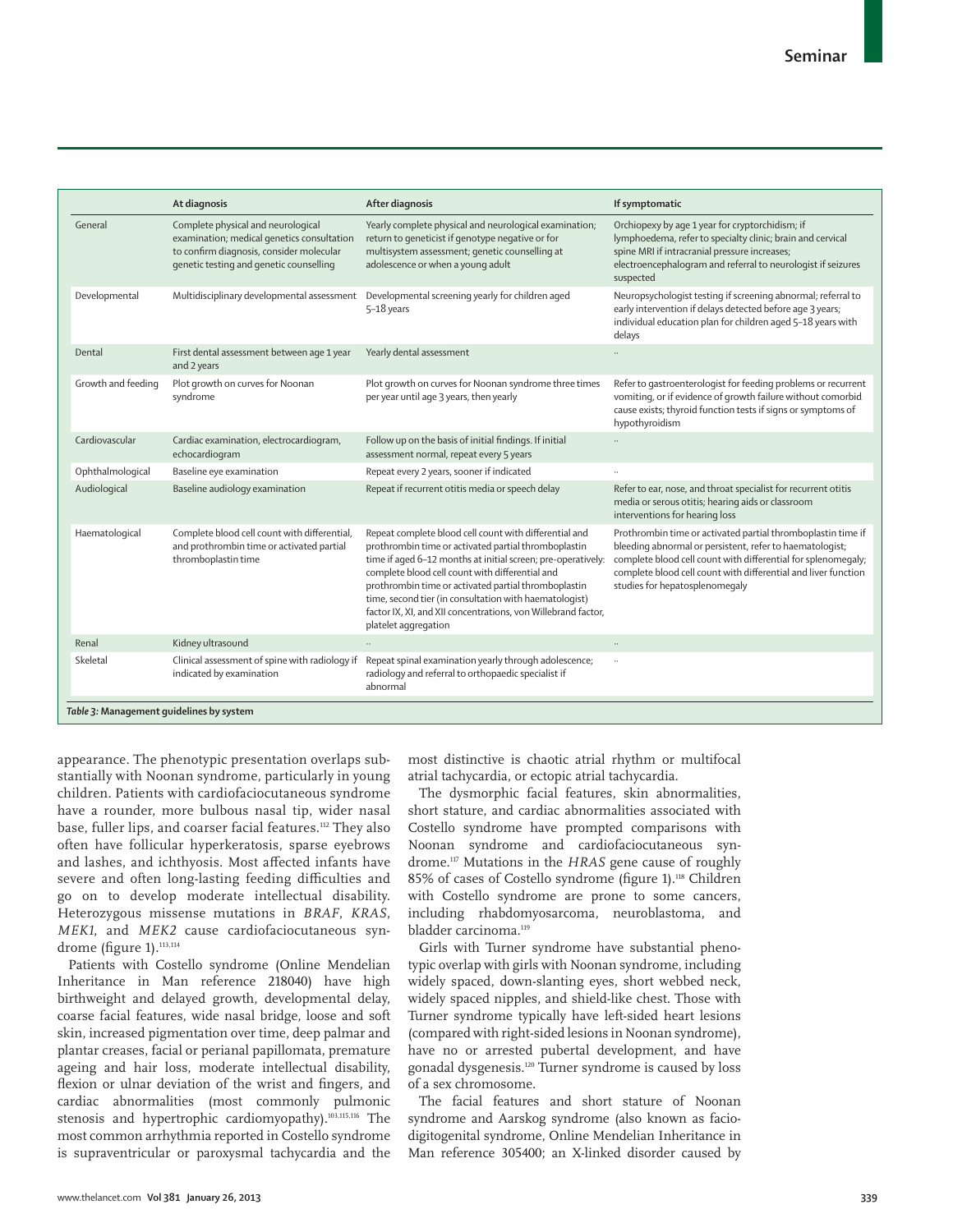*FGD1* mutations<sup>121</sup>) are similar but those with Aarskog syndrome do not have congenital heart disease and affected boys have a shawl scrotum.

Sequencing the genes implicated in cardiofaciocutaneous, Costello, and Aarskog syndromes and completing a chromosome analysis to rule out Turner syndrome can help diagnosis of these four disorders, each of which have unique medical and developmental complications requiring periodic monitoring and anticipatory guidance.

# **Conclusion**

With a prevalence of one in 1000–2500, Noonan syndrome is a disorder that most doctors will encounter during their careers. Because presentation can be mild and the typical facial features recede with age, the diagnosis might be overlooked. Regular detailed followup with a multidisciplinary approach is often needed to address the medical and developmental complications of Noonan syndrome. Much progress has been made in our understanding of the molecular genetic causes of Noonan syndrome in the past decade. We hope that with continued research, targeted pharmacogenomic approaches will be developed on the basis of a detailed understanding of the different disease-causing changes to RAS–MAPK.

### **Contributors**

AER searched the published work and wrote the first draft. The other authors interpreted retrieved publications and revised and edited the report.

### **Conflicts of interest**

BDG and MT have received royalties for genetic testing for Noonan syndrome from the following: GeneDx, Prevention Genetics, Correlagen, Harvard/Partners, and Baylor College of Medicine. AER and JEA declare that they have no conflicts of interest.

### **Acknowledgments**

BDG was partly funded by a grant from the NIH (HL71207). MT was partly funded by grants from Telethon-Italy (GGP10020), European commission sixth framework programme, ERA-net for research programmes on rare diseases (NSEuroNet), and Associazone Italiana Sindrome di Costello. AER was partly funded by a Children's Hospital Boston Clinical Research Program Grant. We thank The Noonan Syndrome Support Group and the many individuals with Noonan syndrome and their families who participated in the research studies cited in this report.

#### **References**

- Mendez HM, Opitz JM. Noonan syndrome: a review. *Am J Med Genet* 1985; **21:** 493–506.
- Noonan JA, Ehmke DA. Associated noncardiac malformations in children with congenital heart disease. *Midwest Soc Pediatr Res* 1963; **63:** 468–70.
- Schubbert S, Shannon K, Bollag G. Hyperactive Ras in developmental disorders and cancer. *Nat Rev Cancer* 2007; **7:** 295–308.
- Matozaki T, Murata Y, Saito Y, Okazawa H, Ohnishi H. Protein tyrosine phosphatase SHP-2: a proto-oncogene product that promotes Ras activation. *Cancer Sci* 2009; **100:** 1786–93.
- Qiu WW, Yin SS, Stucker FJ. Audiologic manifestations of Noonan syndrome. *Otolaryngol Head Neck Surg* 1998; **118:** 319–23.
- Cremers CW, van der Burgt CJ. Hearing loss in Noonan syndrome. *Int J Pediatr Otorhinolaryngol* 1992; **23:** 81–84.
- Naficy S, Shepard NT, Telian SA. Multiple temporal bone anomalies associated with Noonan syndrome. *Otolaryngol Head Neck Surg* 1997; **116:** 265–67.
- Marino B, Digilio MC, Toscano A, Giannotti A, Dallapiccola B. Congenital heart diseases in children with Noonan syndrome: an expanded cardiac spectrum with high prevalence of atrioventricular canal. *J Pediatr* 1999; **135:** 703–06.
- 9 Pa tton MA. Noonan syndrome: a review. *Growth Genet Horm* 1994; **33:** 1–3.
- 10 Shaw AC, Kalidas K, Crosby AH, Jeffery S, Patton MA. The natural history of Noonan syndrome: a long-term follow-up study. *Arch Dis Child* 2007; **92:** 128–32.
- 11 Sanchez-Cascos A. The Noonan syndrome. *Eur Heart J* 1983; **4:** 223–29.
- 12 Schon F, Bowler J, Baraitser M. Cerebral arteriovenous malformation in Noonan's syndrome. *Postgrad Med J* 1992; **68:** 37–40.
- 13 Ganesan V, Kirkham FJ. Noonan syndrome and moyamoya. *Pediatr Neurol* 1997; **16:** 256–58.
- 14 Sharland M, Burch M, McKenna WM, Paton MA, A clinical study of Noonan syndrome. *Arch Dis Child* 1992; **67:** 178–83.
- 15 Romano AA, Blethen SL, Dana K, Noto RA. Growth hormone treatment in Noonan syndrome: the National Cooperative Growth Study experience. *J Pediatr* 1996; **128:** S18–21.
- 16 Noordam C, van der Burgt I, Sweep CG, Delemarre-van de Waal HA, Sengers RC, Otten BJ. Growth hormone (GH) secretion in children with Noonan syndrome: frequently abnormal without consequences for growth or response to GH treatment. *Clin Endocrinol (Oxf)* 2001; **54:** 53–59.
- 17 B inder G, Neuer K, Ranke MB, Wittekindt NE. *PTPN11* mutations are associated with mild growth hormone resistance in individuals with Noonan syndrome. *J Clin Endocrinol Metab* 2005; **90:** 5377–81.
- De Rocca Serra-Nedelec A, Edouard T, Treguer K, et al. Noonan syndrome-causing *SHP2* mutants inhibit insulin-like growth factor 1 release via growth hormone-induced ERK hyperactivation, which contributes to short stature. *Proc Natl Acad Sci USA* 2012; **109:** 4257–62.
- 19 Kirk JM, Betts PR, Butler GE, et al. Short stature in Noonan syndrome: response to growth hormone therapy. *Arch Dis Child* 2001; **84:** 440–43.
- 20 Noordam C, Peer PG, Francois I, De Schepper J, van den Burgt I, Otten BJ. Long-term GH treatment improves adult height in children with Noonan syndrome with and without mutations in protein tyrosine phosphatase, non-receptor-type 11. *Eur J Endocrinol* 2008; **159:** 203–08.
- 21 Raaijmakers R, Noordam C, Karagiannis G, et al. Response to growth hormone treatment and final height in Noonan syndrome in a large cohort of patients in the KIGS database. *J Pediatr Endocrinol Metab* 2008; **21:** 267–73.
- 22 Noonan JA, Raaijmakers R, Hall BD. Adult height in Noonan syndrome. *Am J Med Genet A* 2003; **123:** 68–71.
- 23 Romano AA, Dana K, Bakker B, et al. Growth response, near-adult height, and patterns of growth and puberty in patients with noonan syndrome treated with growth hormone. *J Clin Endocrinol Metab* 2009; **94:** 2338–44.
- Takagi M, Miyashita Y, Koga M, Ebara S, Arita N, Kasayama S. Estrogen deficiency is a potential cause for osteopenia in adult male patients with Noonan's syndrome. *Calcif Tissue Int* 2000; **66:** 200–03.
- 25 Marcus KA, Sweep CG, van der Burgt I, Noordam C. Impaired Sertoli cell function in males diagnosed with Noonan syndrome. *J Pediatr Endocrinol Metab* 2008; **21:** 1079–84.
- 26 Tartaglia M, Gelb BD. Germ-line and somatic *PTPN11* mutations in human disease. *Eur J Med Genet* 2005; **48:** 81–96.
- 27 Sharland M, Patton MA, Talbot S, Chitolie A, Bevan DH. Coagulation-factor deficiencies and abnormal bleeding in Noonan's syndrome. *Lancet* 1992; **339:** 19–21.
- 28 Witt DR, McGillivray BC, Allanson JE, et al. Bleeding diathesis in Noonan syndrome: a common association. *Am J Med Genet* 1988; **31:** 305–17.
- 29 Tofil NM, Winkler MK, Watts RG, Noonan J. The use of recombinant factor VIIa in a patient with Noonan syndrome and life-threatening bleeding. *Pediatr Crit Care Med* 2005; **6:** 352–54.
- 30 Miller M, Motulsky AC. Noonan syndrome in an adult family presenting with chronic lymphedema. *Am J Med* 1978; **65:** 379–83.
- 31 W hite SW. Lymphedema in Noonan's syndrome. *Int J Dermatol* 1984; **23:** 656–57.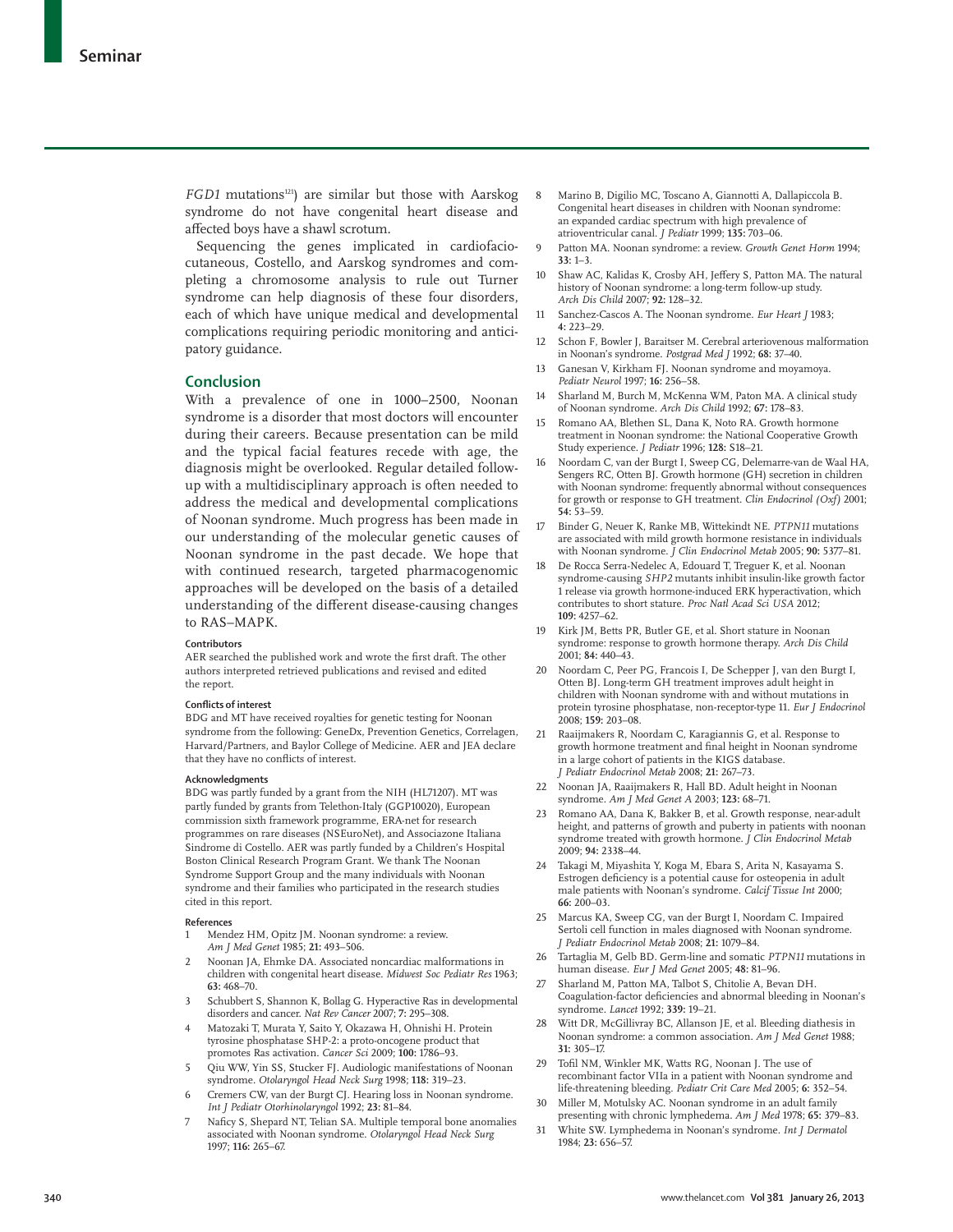- 32 Pardo JM. Spontaneous chylothorax in a male newborn with Noonan syndrome. *Int Pediatr* 1994; **9:** 55–58.
- 33 C ohen MM Jr, Gorlin RJ. Noonan-like/multiple giant cell lesion syndrome. *Am J Med Genet* 1991; **40:** 159–66.
- 34 Hanna N, Parfait B, Talaat IM, Vidaud M, Elsedfy HH. *SOS1*: a new player in the Noonan-like/multiple giant cell lesion syndrome. *Clin Genet* 2009; **75:** 568–71.
- 35 Bertola DR, Kim CA, Pereira AC, et al. Are Noonan syndrome and Noonan-like/multiple giant cell lesion syndrome distinct entities? *Am J Med Genet* 2001; **98**: 230–34.
- 36 Lee CK, Chang BS, Hong YM, Yang SW, Lee CS, Seo JB. Spinal deformities in Noonan syndrome: a clinical review of sixty cases. *J Bone Joint Surg Am* 2001; **83:** 1495–502.
- 37 A llanson JE. Noonan syndrome. *J Med Genet* 1987; **24:** 9–13.
- 38 A llanson JE. Noonan syndrome. *Am J Med Genet C Semin Med Genet* 2007; **145:** 274–79.
- Cesarini L, Alfieri P, Pantaleoni F, et al. Cognitive profile of disorders associated with dysregulation of the RAS/MAPK signaling cascade. *Am J Med Genet A* 2009; **149:** 140–46.
- Verhoeven W, Wingbermuhle E, Egger J, Van der Burgt I, Tuinier S. Noonan syndrome: psychological and psychiatric aspects. *Am J Med Genet A* 2008; **146:** 191–96.
- 41 Wood A, Massarano A, Super M, Harrington R. Behavioural aspects and psychiatric findings in Noonan's syndrome. Arch Dis Child 1995; **72:** 153–55.
- 42 Lee DA, Portnoy S, Hill P, Gillberg C, Patton MA. Psychological profile of children with Noonan syndrome. Dev Med Child Neurol 2005; **47:** 35–38.
- 43 Pierpont EI, Pierpont ME, Mendelsohn NJ, Roberts AE, Tworog-Dube E, Seidenberg MS. Genotype differences in cognitive functioning in Noonan syndrome. *Genes Brain Behav* 2009; **8:** 275–82.
- Pierpont EI, Weismer SE, Roberts AE, et al. The language phenotype of children and adolescents with Noonan syndrome. *J Speech Lang Hear Res* 2010; **53:** 917–32.
- 45 Alfieri P, Cesarini L, Mallardi M, et al. Long term memory profile of disorders associated with dysregulation of the RAS–MAPK signaling cascade. *Behav Genet* 2011; **41:** 423–29.
- 46 Kratz CP. Myeloproliferative Disease and Cancer in Persons with Noonan Syndrome and Related Disorders. In: Zenker M, ed. Noonan Syndrome and Related Disorders. Basel: Karger, 2009: 119–27.
- Bader-Meunier B, Tchernia G, Mielot F, et al. Occurrence of myeloproliferative disorder in patients with Noonan syndrome. *J Pediatr* 1997; **130:** 885–89.
- 48 Fukuda M, Horibe K, Miyajima Y, Matsumoto K, Nagashima M. Spontaneous remission of juvenile chronic myelomonocytic leukemia in an infant with Noonan syndrome. *J Pediatr Hematol Oncol* 1997; **19:** 177–79.
- 49 Choong K, Freedman MH, Chitayat D, Kelly EN, Taylor G, Zipursky A. Juvenile myelomonocytic leukemia and Noonan syndrome. *J Pediatr Hematol Oncol* 1999; **21:** 523–27.
- Tartaglia M, Martinelli S, Stella L, et al. Diversity and functional consequences of germline and somatic *PTPN11* mutations in human disease. *Am J Hum Genet* 2006; **78:** 279–90.
- 51 Denayer E, Devriendt K, de Ravel T, et al. Tumor spectrum in children with Noonan syndrome and *SOS1* or *RAF1* mutations. *Genes Chromosomes Cancer* 2010; **49:** 242–52.
- 52 Jongmans MC, Hoogerbrugge PM, Hilkens L, et al. Noonan syndrome, the *SOS1* gene and embryonal rhabdomyosarcoma. *Genes Chromosomes Cancer* 2010; **49:** 635–41.
- 53 Jung A, Bechthold S, Pfluger T, Renner C, Ehrt O. Orbital rhabdomyosarcoma in Noonan syndrome. *J Pediatr Hematol Oncol* 2003; **25:** 330–32.
- 54 Khan S, McDowell H, Upadhyaya M, Fryer A. Vaginal rhabdomyosarcoma in a patient with Noonan syndrome. *J Med Genet* 1995; **32:** 743–45.
- Moschovi M, Touliatou V, Papadopoulou A, Mayakou MA, Nikolaidou-Karpathiou P, Kitsiou-Tzeli S. Rhabdomyosarcoma in a patient with Noonan syndrome phenotype and review of the literature. *J Pediatr Hematol Oncol* 2007; **29:** 341–44.
- 56 Fryssira H, Leventopoulos G, Psoni S, Kitsiou-Tzeli S, Stavrianeas N, Kanavakis E. Tumor development in three patients with Noonan syndrome. *Eur J Pediatr* 2008; **167:** 1025–31.
- 57 Cotton JL, Williams RG. Noonan syndrome and neuroblastoma. *Arch Pediatr Adolesc Med* 1995; **149:** 1280–81.
- 58 Ijiri R, Tanaka Y, Keisuke K, Masuno M, Imaizumi K. A case of Noonan's syndrome with possible associated neuroblastoma. *Pediatr Radiol* 2000; **30:** 432–33.
- Sanford RA, Bowman R, Tomita T, De Leon G, Palka P, A 16-yearold male with Noonan's syndrome develops progressive scoliosis and deteriorating gait. *Pediatr Neurosurg* 1999; **30:** 47–52.
- 60 Sherman CB, Ali-Nazir A, Gonzales-Gomez I, Finlay JL, Dhall G. Primary mixed glioneuronal tumor of the central nervous system in a patient with noonan syndrome: a case report and review of the literature. *J Pediatr Hematol Oncol* 2009; **31:** 61–64.
- 61 Jongmans MC, van der Burgt I, Hoogerbrugge PM, et al. Cancer risk in patients with Noonan syndrome carrying a *PTPN11* mutation. *Eur J Hum Genet* 2011; **19:** 870–74.
- 62 Noonan JA. Noonan Syndrome. In: Goldstein SR, Reynolds CR, eds. Handbook of Neurodevelopmental and Genetic Disorders in Adults. New York: The Guilford Press, 2005: 308–19.
- 63 Lin AE, Basson CT, Goldmuntz E, et al. Adults with genetic syndromes and cardiovascular abnormalities: clinical history and management. *Genet Med* 2008; **10:** 469–94.
- Allanson JE, Hall JG, Hughes HE, Preus M, Witt RD. Noonan syndrome: the changing phenotype. *Am J Med Genet* 1985; **21:** 507–14.
- 65 Nisbet DL, Griffin DR, Chitty LS. Prenatal features of Noonan syndrome. *Prenat Diagn* 1999; **19:** 642–47.
- 66 Houweling AC, de Mooij YM, van der Burgt I, Yntema HG, Lachmeijer AM, Go AT. Prenatal detection of Noonan syndrome by mutation analysis of the *PTPN11* and the *KRAS* genes. *Prenat Diagn* 2010; **30:** 284–86.
- Adekunle O, Gopee A, el-Sayed M, Thilaganathan B. Increased first trimester nuchal translucency: pregnancy and infant outcomes after routine screening for Down's syndrome in an unselected antenatal population. *Br J Radiol* 1999; **72:** 457–60.
- 68 Hiippala A, Eronen M, Taipale P, Salonen R, Hiilesmaa V. Fetal nuchal translucency and normal chromosomes: a long-term follow-up study. *Ultrasound Obstet Gynecol* 2001; **18:** 18–22.
- 69 Reynders CS, Pauker SP, Benacerraf BR. First trimester isolated fetal nuchal lucency: significance and outcome. *J Ultrasound Med* 1997; **16:** 101–05.
- 70 Lee KA, Williams B, Roza K, et al. *PTPN11* analysis for the prenatal diagnosis of Noonan syndrome in fetuses with abnormal ultrasound fi ndings*. Clin Genet* 2009; **75:** 190–94.
- 71 Maheshwari M, Belmont J, Fernbach S, et al. *PTPN11* mutations in Noonan syndrome type I: detection of recurrent mutations in exons 3 and 13. *Hum Mutat* 2002; **20:** 298–304.
- 72 Tartaglia M, Mehler EL, Goldberg R, et al. Mutations in *PTPN11*, encoding the protein tyrosine phosphatase SHP-2, cause Noonan syndrome. *Nat Genet* 2001; **29:** 465–68.
- 73 Tartaglia M, Kalidas K, Shaw A, et al. *PTPN11* mutations in Noonan syndrome: molecular spectrum, genotype-phenotype correlation, and phenotypic heterogeneity. *Am J Hum Genet* 2002; **70:** 1555–63.
- Tartaglia M, Niemeyer CM, Fragale A, et al. Somatic mutations in *PTPN11* in juvenile myelomonocytic leukemia, myelodysplastic syndromes and acute myeloid leukemia. *Nat Genet* 2003; **34:** 148–50.
- 75 Sznajer Y, Keren B, Baumann C, et al. The spectrum of cardiac anomalies in Noonan syndrome as a result of mutations in the *PTPN11* gene. *Pediatrics* 2007; **119:** e1325–31.
- 76 Yoshida R, Hasegawa T, Hasegawa Y, et al. Protein-tyrosine phosphatase, nonreceptor type 11 mutation analysis and clinical assessment in 45 patients with Noonan syndrome. *J Clin Endocrinol Metab* 2004; **89:** 3359–64.
- 77 Zenker M, Buheitel G, Rauch R, et al. Genotype-phenotype correlations in Noonan syndrome. *J Pediatr* 2004; **144:** 368–74.
- 78 Zandrino F, Curone P, Benzi L, Musante F. Value of an early arteriographic acquisition for evaluating the splanchnic vessels as an adjunct to biphasic CT using a multislice scanner. *Eur Radiol* 2003; **13:** 1072–79.
- 79 Vetter IR, Wittinghofer A. The guanine nucleotide-binding switch in three dimensions. *Science* 2001; **294:** 1299–304.
- 80 Carta C, Pantaleoni F, Bocchinfuso G, et al. Germline missense mutations affecting KRAS isoform B are associated with a severe Noonan syndrome phenotype. *Am J Hum Genet* 2006; **79:** 129–35.